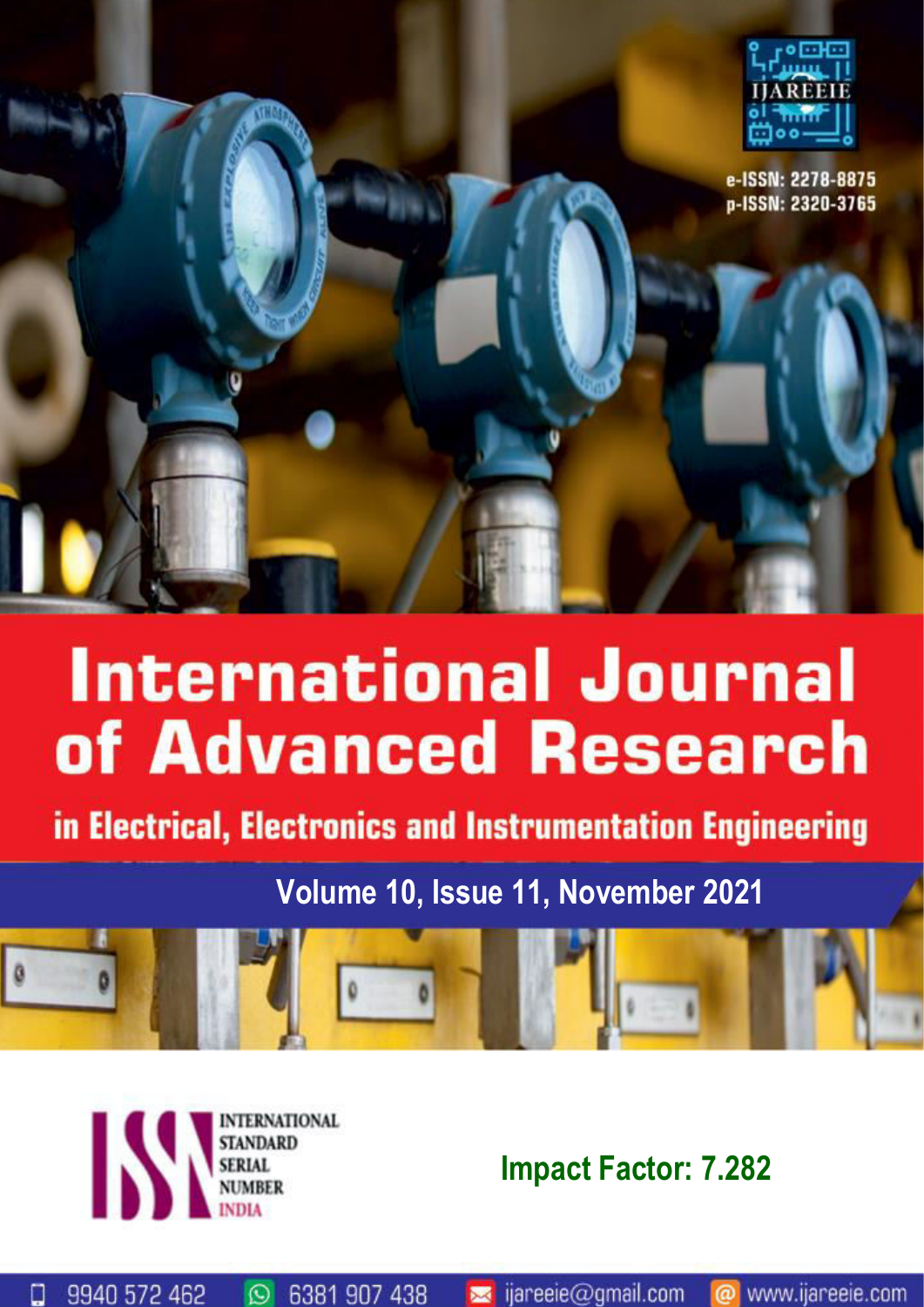

 **| e-ISSN: 2278 – 8875, p-ISSN: 2320 – 3765| [www.ijareeie.com](http://www.ijareeie.com/) | Impact Factor: 7.282|** 

**|| Volume 10, Issue 11, November 2021 ||** 

 **DOI:10.15662/IJAREEIE.2021.1011013** 

### **Review on Energy Management in DC Microgrid using Composite Energy Storage System**

#### **Ravindra Pratap Singh<sup>1</sup> , Prof. Barkha Khambra<sup>2</sup>**

Research Scholar, Department of Electrical & Electronics Engineering, NRI Institute of Information Science and

Technology, Bhopal, India<sup>1</sup>

Assistant Professor, Department of Electrical & Electronics Engineering, NRI Institute of Information Science and

Technology, Bhopal, India<sup>2</sup>

**ABSTRACT**: An intelligent energy management system (IEMS) for maintaining the energy sustainability in renewable energy systems (RES) is studied. It consists of wind and photovoltaic (PV) solar panels are established and used to test the proposed IEMS. Since the wind and solar sources are not reliable in terms of sustainability and power quality, a management system is required for supplying the load power demand. The power generated by RES is collected on a common DC bus as a renewable green power pool to be used for supplying power to loads. This paper reviews of energy management in dc microgrid using composite energy storage system. MATLAB 8.3 software can be used to design and implement of such type of models and check performance parameters like input voltage, current, power, losses etc.

**KEYWORDS:** DC, Microgrid, Renewable, Energy, Photovoltaic, Wind, Solar.

#### **I. INTRODUCTION**

With the advancement of renewable energy, for example, hydrogen energy, renewable energy supplies have been a significant piece of DC microgrid. Related control and power the executives have become the focal point of current examination numerous remote networks far and wide can't be truly or financially associated with an electric power matrix. The power request in these regions is expectedly provided by little disconnected diesel generators. The working expenses related with these diesel generators might be inadmissibly high because of limited petroleum product costs along with challenges in fuel conveyance and support of generators. In such circumstances, renewable energy sources, for example, solar photovoltaic (PV) and wind turbine generator give a practical choice to enhance motor driven generators for power age in off-matrix zones. It has been exhibited that hybrid energy systems can essentially lessen the all out life cycle cost of standalone power supplies in many off-network circumstances, while simultaneously giving a dependable flexibly of power utilizing a mix of energy sources. In this day and age, the expanding requirement for energy and the components, for example, expanding energy costs, constrained stores, and ecological contamination, drives the renewable energy to be the most alluring energy source. Since these sources have boundless flexibly and they don't cause ecological contamination, they are concentrated widely recently and used increasingly more consistently. Governments put in new enactments and feed-in-levies to urge the financial specialists to put in new renewable energy usage destinations [1–3] and investigations on this subject are bolstered by numerous establishments.

Photovoltaic (PV)/battery hybrid power units have pulled in huge exploration interests as of late. For the regular dispersed power age systems with PV/battery hybrid power units, two free power converters, including a unidirectional dc-dc converter and a bidirectional converter, are typically required. This paper review an energy the board and control technique for the PV/battery hybrid circulated power age systems with just one incorporated three-port power converter. As the coordinated bidirectional converter shares power switches with the full-connect dc-dc converter, the power thickness and the unwavering quality of the system is upgraded.

Renewable energy sources comprise of solar energy, wind energy, geothermal energy, and wave energy which are viewed as interminable since they exist normally and they generally restore themselves [4]. It is one of the significant themes that specialists and researcher take a shot at to get energy from these sources and utilize this energy by changing it into the type of electrical energy.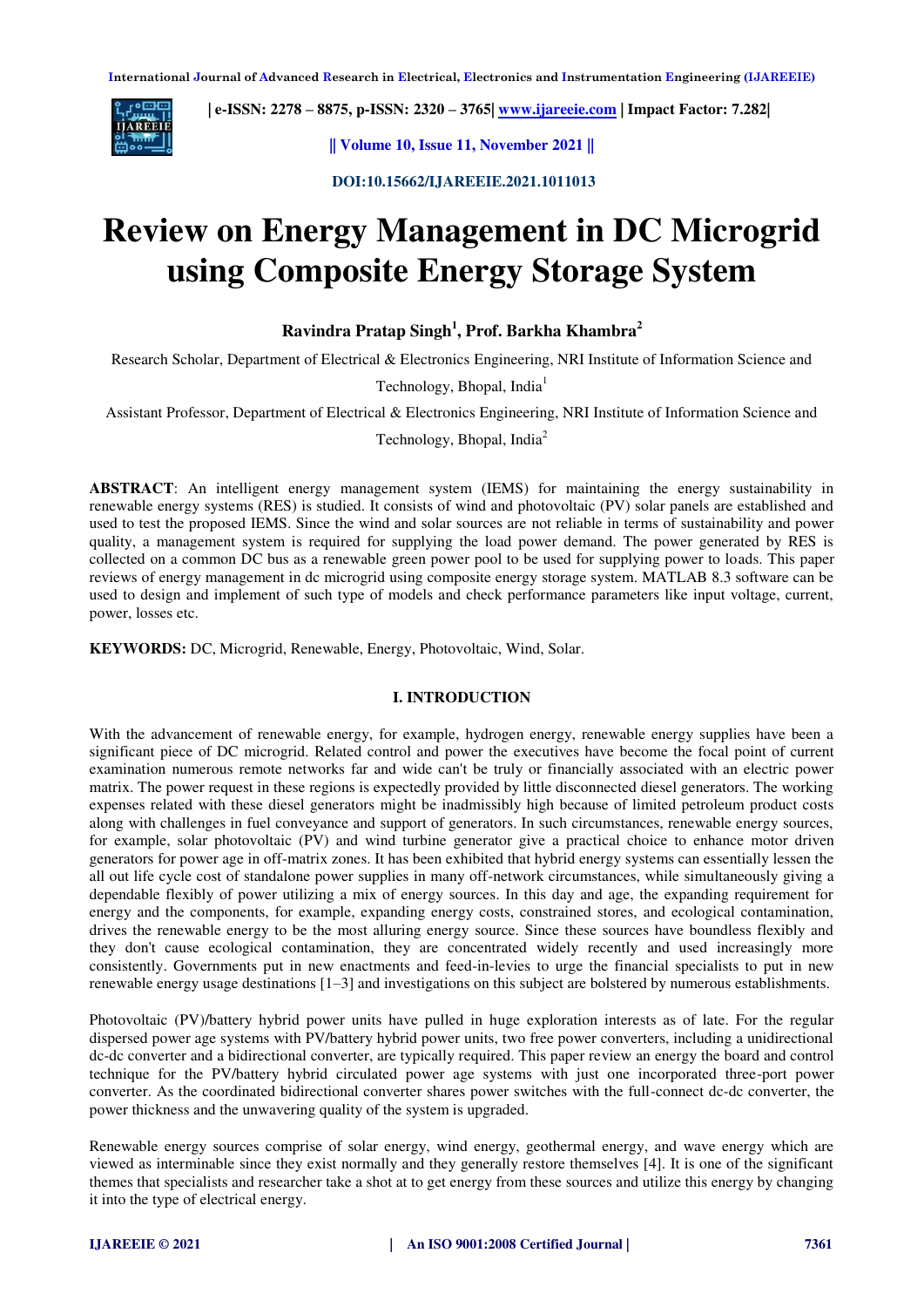#### **| e-ISSN: 2278 – 8875, p-ISSN: 2320 – 3765| [www.ijareeie.com](http://www.ijareeie.com/) | Impact Factor: 7.282|**

#### **|| Volume 10, Issue 11, November 2021 ||**

#### **DOI:10.15662/IJAREEIE.2021.1011013**



Figure 1: Microgrid Component

Solar and wind energies have a recognized spot among these energy types. There are wind and sun wherever on earth; in this manner, there is increasingly serious examination on these sources. The point isn't just to acquire the energy yet in addition to turn the energy to legitimate qualities, deal with the existent energy, and end the music. While dealing with all these, bringing down the expense of the system in each progression is thought about. Today, creating electrical energy from these renewable sources has all the earmarks of being the fundamental goal [5–7].

The consolidated activity of these systems is unquestionably more perplexing than working them independently. In a system with just solar or wind energy, only one component is controlled. In a hybrid plan, the two sources are controlled exclusively and all the while relying on the working conditions and energy request. During low daylight conditions, photovoltaic (PV) solar board can't flexibly reliable power. Likewise, wind turbine won't work in conditions without wind. For this situation, the necessary energy must have the structure to make up the absence of energy in conditions when this system doesn't work consistently or the sythesis delivers less energy than the prerequisite. Power the board guarantees that the system works effectively while forestalling the absence of energy in loads. Here it is planned for getting spotless and economical energy in stable recurrence and positive voltage. While or in the wake of acquiring the energy, music must be unquestionably controlled.

Power the executives is essential to guarantee both affordable and proficient work of the system in consolidated use of renewable energy sources. Variable climate conditions, day-night conditions, and quick change in voltages make this essential. Power the board can be accomplished by utilizing maximum power point tracking (MPPT) [8] gadgets so as to decide the most productive working point of a system in a specific climate condition and by exchanging the systems with the goal that they become dynamic to help each other progressively. It is essential to keep the reinforcement batteries full in times when there is neither sun nor wind. Without reinforcement batteries there will be no energy in the system. For this situation, for example, it is mechanized control instrument's obligation to interface the system to the lattice, associate the generator or decide, and deal with the related circumstances.

These days renewable energy sources are organized in two different ways as framework associated and standalone. Renewable energy sources as solar energy and wind energy can be utilized to take care of burdens a long way from the network particularly the home sort ones. Nonetheless, there are issues in these sorts of systems when there is no sun or wind. Clients become completely powerless after the batteries are level which are utilized as reinforcement systems. An elective circumstance to this is to associate the heaps to the matrix on the off chance that they are near it, in conditions that there is no sun or wind and the batteries are unfilled [9].

In writing survey, it tends to be seen that there are numerous investigates which incorporate wind turbine and PV solar boards utilized together [10] and the heaps are taken care of with the energy got and power the board directed [11]. The primary point here is to increase maximum power as indicated by natural conditions and whether the acquired energy is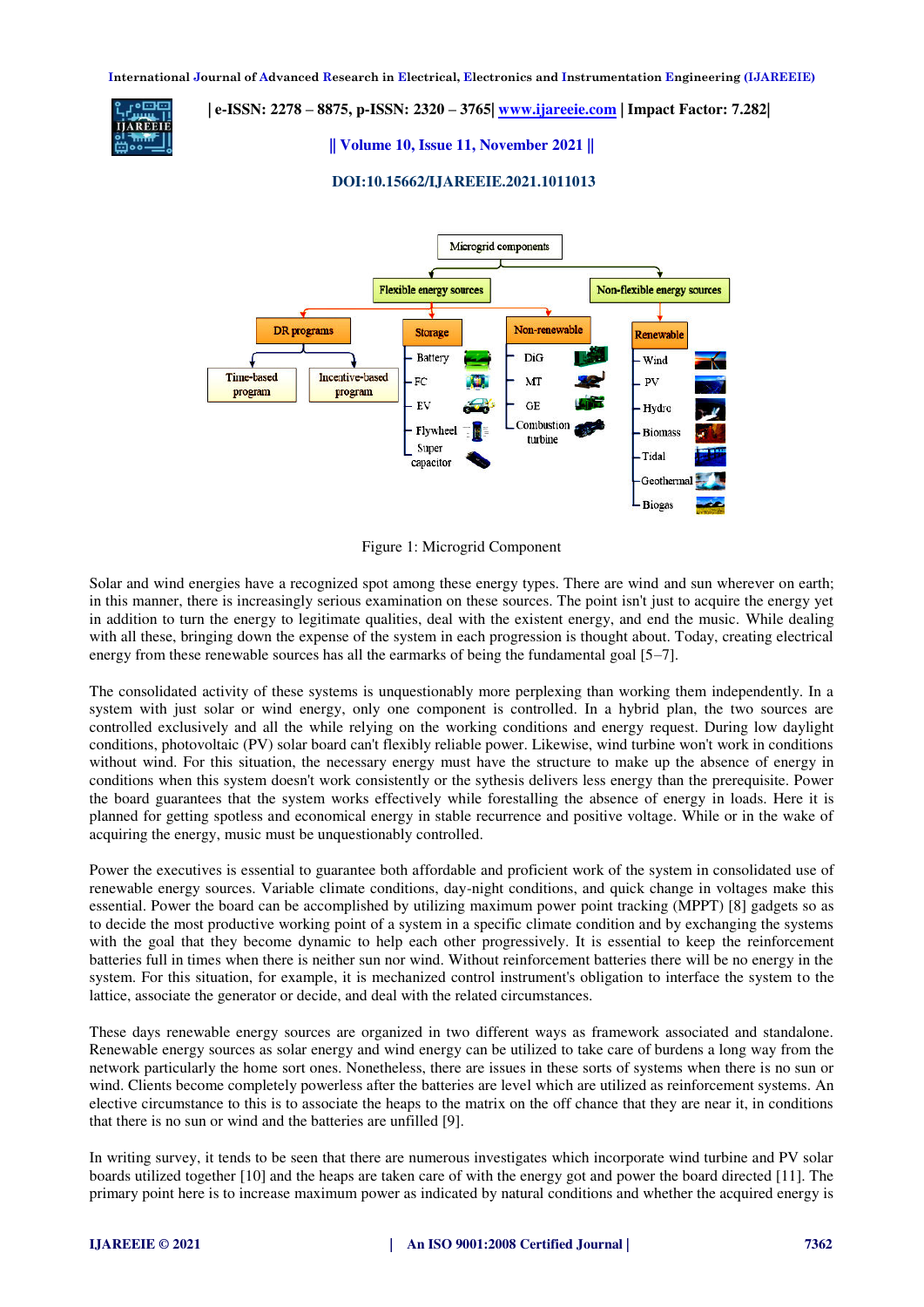

 **| e-ISSN: 2278 – 8875, p-ISSN: 2320 – 3765| [www.ijareeie.com](http://www.ijareeie.com/) | Impact Factor: 7.282|** 

#### **|| Volume 10, Issue 11, November 2021 ||**

#### **DOI:10.15662/IJAREEIE.2021.1011013**

to be taken care of by wind energy system (WES) or by PV solar boards systems as indicated by changing burden conditions. Like wind turbines and PV solar boards, there are a few examinations identified with energy the board and power stream in electrical power systems and other energy age units .

Energy sources, for example, PV solar boards, wind turbines, fuel cell, and diesel generator can be utilized both as standalone or hybrid. There are numerous examinations and usages, for example, wind/PV, wind/fuel cell, PV/battery, wind/battery, PV/wind/fuel cell, PV/fuel cell, PV/wind/battery, and PV/framework. The investigations expect to expand power quality, guarantee energy manageability, and settle the adequacy and recurrence of the voltage on the heap side on a positive worth. Additionally, the energy the executives possesses a significant piece of the investigations identified with renewable energy usage plans. Energy the executives in renewable energy systems manages both source and client side control issues to keep the general system running easily.

Moreover, MPPT is one of the significant pieces of the work, in light of the fact that IEMS ascertains maximum power in WEC system. There are different strategies which produce MPPT to get maximum power from RES. It is attempted to run the system persistently now by characterizing the maximum power point with progressively effective controls of power gadgets converters. While there are reads for estimation of quick created power concluded by estimations of the natural conditions, considers which center around the effective controls are led for likewise utilized motors to deliver maximum power creation. It is pointed that the wind turbines work with maximum proficiency. In this investigation, there is a MPPT planned in an alternate manner from these techniques. Here, brilliant control programming persistently and precisely ascertains the maximum power that can be acquired from the wind turbine. MPPT is a significant piece of IEMS. Also, it is not quite the same as different techniques which remember costly control and estimation strategies for that it is a lot less expensive and less complex.

In this investigation, a power the board system will take care of the heaps from a hybrid power age system comprising of PV solar boards, WES and lattice. WES comprises of an alternate and new MPPT strategy. The hybrid system is associated with a typical DC transport, which is utilized as a power pool for manageability. PV system is likewise associated with a reinforcement battery unit to be charged for crisis use when extra power is required. Notwithstanding the source side, the heap side administration is additionally significant for the renewable energy systems and furthermore considered in this investigation.

Also, energy the executives programming can quickly and persistently react without being limited to ecological conditions, which keep constantly some measure of power available for later and during immediate burden changes control the system effectively. This investigation is unique in relation to the others in its being proficient administration approach and having extraordinary, less expensive, and more straightforward pinnacle power point tracking.

#### **II. LITERATURE SURVEY**

D. M. R. Korada et al., presents describes the power management in DC microgrid system which consists of solar energy system, Wind Energy Conversion System and Composite Energy Storage System. Both the sources are operated in Maximum Power Point Tracking (MPPT) mode to extract maximum energy from the respective sources. The intermittent nature of solar/wind power makes the output power fluctuating. To make it reliably available, a composite energy storage system is used. In the proposed scheme, off-MPPT control and dump load scheme are compared. A simulation study is carried out in MATLAB/Simulink to validate the proposed Power Management Algorithm (PMA).  $[1]$ 

I. Ameur et al., present an ideal power the executives for a standalone microgrid made out of a Photovoltaic cluster (PV), a Fuel-Cell system (FC) and an electrochemical battery dependent on the Pontryagin's Maximum Guideline (PMP). The three sources are interfaced in corresponding to a typical DC-connect by means of DC/DC converters and are intended to satisfy the heap need particularly in zones outside the power inclusion. The goal of the proposed procedure is to decrease the fuel utilization by causing the system to work in its ideal working point regarding load request and climate conditions. Some recreation results are introduced to affirm the optimality of the proposed procedure [2].

L. Liu et al., Presents photovoltaic power age has issues, for example, irregularity, intermittentness, and inadequate power gracefully. A little PV-Battery-SOFC" hybrid power age system was intended to take care of these issues. The system comprises of photovoltaic clusters (PV), high-temperature Strong Oxide Fuel Cell (SOFC), battery, DC load,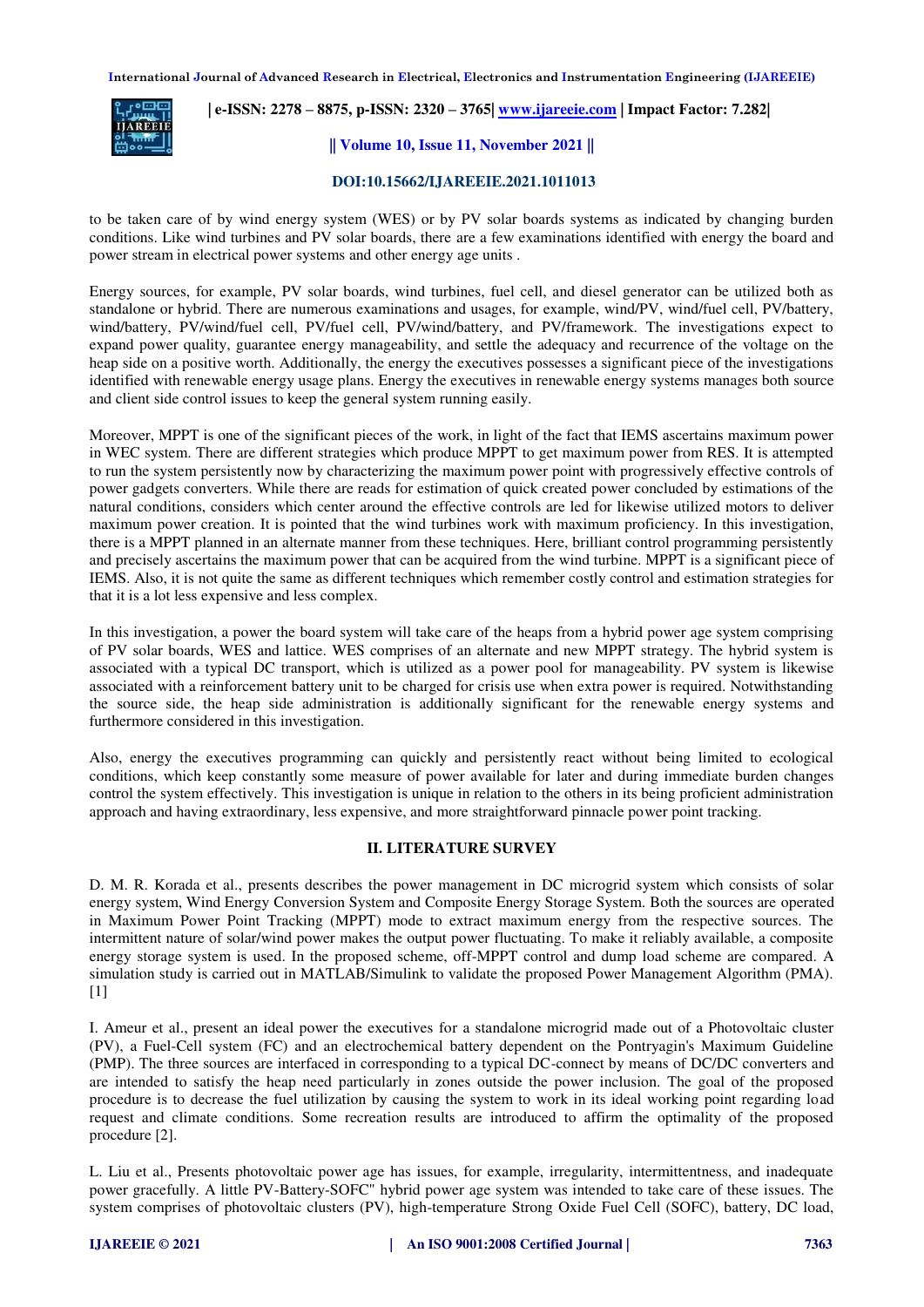

 **| e-ISSN: 2278 – 8875, p-ISSN: 2320 – 3765| [www.ijareeie.com](http://www.ijareeie.com/) | Impact Factor: 7.282|** 

#### **|| Volume 10, Issue 11, November 2021 ||**

#### **DOI:10.15662/IJAREEIE.2021.1011013**

power transformation circuit, PLC controller and different segments. Another sort of SOFC was utilized as a solid advantageous power gracefully for the photovoltaic exhibit [3].

K. Longo et al., presents a procedure and an instrument to reproduce a little scope energy creation. The microgrid is disengaged and displayed in DC current, including the accompanying parts: photovoltaic modules, converters, MPPT calculation, stockpiling system and a DC load. The model is actualized in MATLAB/Simulink condition. Two situations are mimicked to cover the fundamental control objective, for example the harmony between power creation and burden request through DC transport. [4]

J. Kang et al., presents control and power the board system steadily manage the transport voltage and well parity the power, principally through programmed control of every module's voltage and power. Under the influence and Power the executives system, when the heap changes out of nowhere, the transport voltage stay stable and power stay adjusted. The reproduction is done to confirm the exhibition of the proposed technique. [5]

Y. Singh et al., presents adaptable control methodology for voltage source converter (VSC) in network tied mode (GTM) and standalone voltage control mode (SVCM) utilizing mixed order sinusoidal integrator phase locked loop (MOSSI-PLL) based control. The microgrid depends on voltage source converters (VSC) goes about as a functioning power channel, music and accomplishes the symphonious disposal pay and receptive power pay. [6]

H. Mahmood et al., presents control system is created to accomplish completely self-sufficient power the executives of numerous photovoltaic (PV)/battery hybrid units in islanded microgrids. Likewise, the created procedure can selfsufficiently organize with dispatchable hang controlled units. The power provided by the hybrid units is independently decided dependent on the accessible PV power from every single hybrid unit, the absolute age limit of the accessible dispatchable units, the complete burden request, and the condition of-charge (SOC) of all batteries in the microgrid. [7]

A. Shukla et al., The rapid increase in global energy consumption and the impact of greenhouse gas emissions has accelerated the transition towards greener energy sources. The need for distributed generation (DG) employing renewable energy sources such as wind, solar and fuel cells has gained significant momentum. Advanced power electronic systems, affordable high performance devices, and smart energy management principles are deemed to be an integral part of renewable, green and efficient energy systems. [8]

S. Umashankar et al., presents the control and power the executives of a hybrid microgrid system that involves Photovoltaic (PV) cluster, battery, and nearby air conditioning load, associated with the utility network. This work centers around the remuneration of PV power decrease because of incomplete concealing utilizing bidirectional half extension converter with battery stockpiling. This system considers satisfying the neighborhood load request through PV creation and, at that point, to deal with the power among the battery and matrix. In the proposed system, the considered power molding gadgets region support converter, 3 phase full-connect inverter, and bi-directional converter. The outcomes are gotten from the MATLAB/SIMULINK condition. [9]

Dongxu Wang et al., presents the displaying and recreation of the use of virtual simultaneous generator(VSG) innovation in a bidirectional DC/Air conditioning converter and a PV/battery system in a hybrid air conditioning/DC microgrid. The battery unit in the DC sub-microgrid keeps up DC transport voltage stable and the DC transport is equal to a capacity system. [10]

Yanping Zhu et al., presents microgrid recurrence, another photovoltaic (PV)/battery (BA)/fuel cell (FC) hybrid energy the board procedure with altered hang control for islanded application is proposed in this paper. This technique empowers the fitting and play ability in the dispersed units with voltage control mode and makes it conceivable to abstain from utilizing the correspondence line or a focal boss. [11]

Y. Guan, et al., presents hybrid photovoltaic (PV)- battery-hydropower microgrids (MGs) can be considered to upgrade power openness and accessibility in remote zones. In any case, the concurrence of various renewable-energy sources with various dormancies and control techniques may influence system security. In this paper, a progressive controller for a hybrid PV-battery-hydropower MG is proposed so as to accomplish the equal activity of the hydropower and PVbattery system with various rates and to ensure power sharing execution among PV voltage-controlled inverters, while the necessary power to the hydropower-based neighborhood network is provided. [12]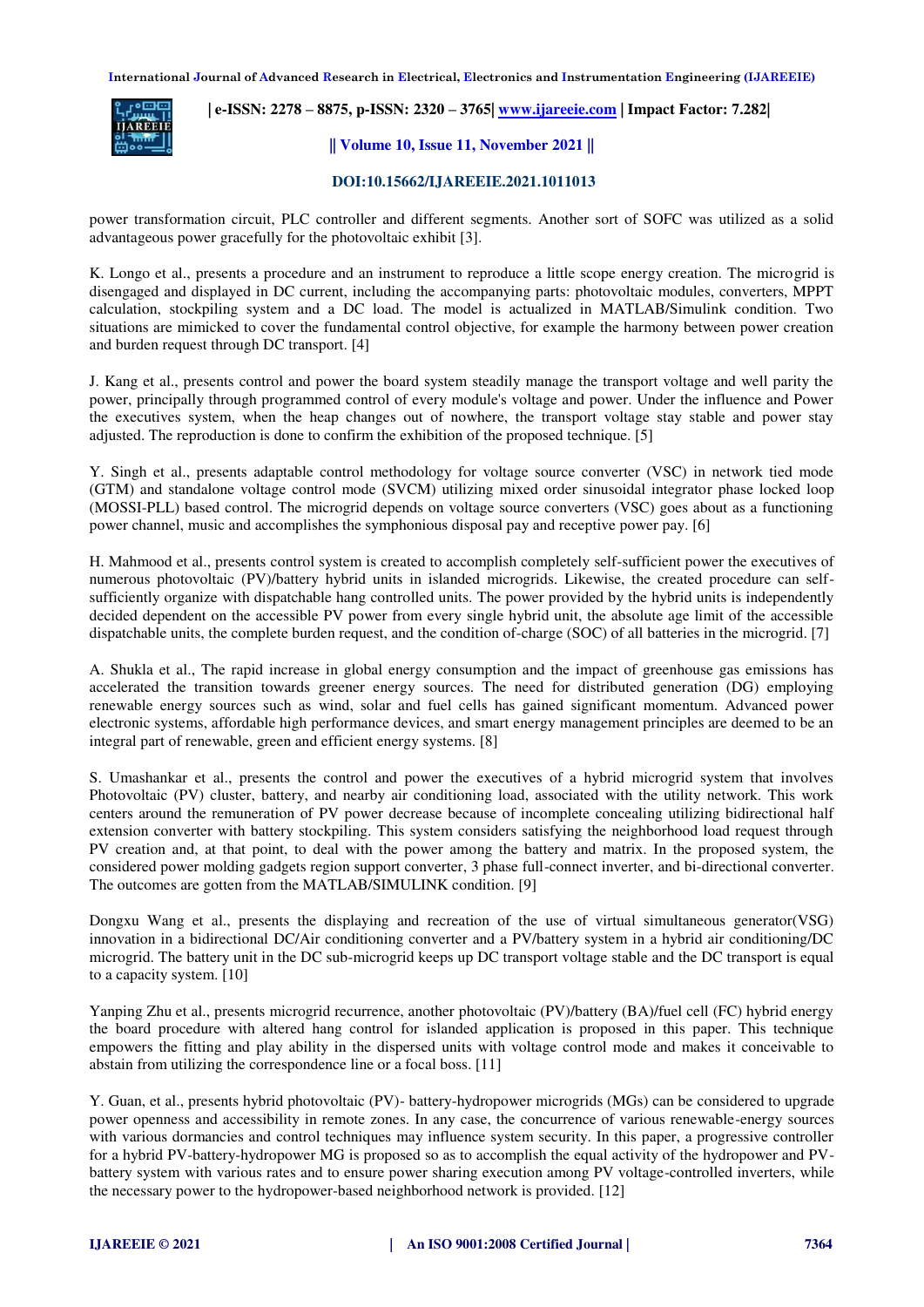

#### **| e-ISSN: 2278 – 8875, p-ISSN: 2320 – 3765| [www.ijareeie.com](http://www.ijareeie.com/) | Impact Factor: 7.282|**

#### **|| Volume 10, Issue 11, November 2021 ||**

#### **DOI:10.15662/IJAREEIE.2021.1011013**

| Source                                     | <b>Unit Capacity</b>             | Resource                                                                                   | Comment                                                                                              |
|--------------------------------------------|----------------------------------|--------------------------------------------------------------------------------------------|------------------------------------------------------------------------------------------------------|
| <b>Wind Power</b>                          | $1 \text{ kW} - 5 \text{ MW}$    | Kinetic energy of the wind                                                                 | Fluctuating, supply defined<br>by resource                                                           |
| Photovoltaic                               | $1 W - 5 MW$                     | Direct and diffuse irradiance on<br>fixed<br>surface tilted<br>with<br>a<br>latitude angle | Fluctuating, supply defined<br>by resource                                                           |
| <b>Biomass</b>                             | $1 \text{ kW} - 25 \text{ MW}$   | Biogas from the decomposition<br>organic<br>residues,<br>of<br>solid<br>residues and wood  | fluctuations<br>Seasonal<br>but<br>good storability, power on<br>demand                              |
| Geothermal (Hot<br>Dry Rock)               | $25 - 50$ MW                     | Heat of hot dry rocks in several<br>1000 meters depth                                      | No fluctuations, power on<br>demand                                                                  |
| Hydropower                                 | $1 \text{ kW} - 1000 \text{ MW}$ | Kinetic energy and pressure of<br>water streams                                            | Seasonal fluctuation, good<br>storability in dams, used also<br>as pump storage for other<br>sources |
| Solar Chimney                              | $100 - 200$ MW                   | Direct and diffuse irradiance on<br>a horizontal plane                                     | Seasonal fluctuations, good<br>storability, base load power                                          |
| Concentrating<br>Thermal<br>Solar<br>Power | $10$ kW $- 200$ MW               | Direct irradiance on a surface<br>tracking the sun                                         | Fluctuations are compensated<br>by thermal storage and fuel,<br>power on demand                      |
| Gas Turbine                                | $0.5 - 100$ MW                   | Natural gas, fuel oil                                                                      | Power on demand                                                                                      |
| Steam Cycle                                | $5 - 500$ MW                     | Coal, lignite, fuel oil, natural gas                                                       | Power on demand                                                                                      |
| Nuclear                                    | 1000 MW                          | Uranium                                                                                    | Base load power                                                                                      |

#### Table 1: Characteristics of power technologies

#### **III. CONCLUSION**

Hybrid power generation system is acceptable and viable answer for power age than customary energy assets. It has more prominent effectiveness. It can give to remote spots where government can't reach. With the goal that the power can be use where it created so it will diminish the transmission losses and cost. Cost decrease should be possible by expanding the creation of the hardware. Individuals ought to persuade to utilize the non ordinary energy assets. It is exceptionally ok for the earth as it doesn't create any outflow and hurtful waste item like customary energy assets. It is financially savvy answer for age. It just need starting venture. It has additionally long life expectancy. Generally speaking it great, dependable and moderate answer for power age. Audits and enhancement models created by different analysts on standalone solar photovoltaic, wind and hybrid systems were explored. The different affecting boundaries on structure of PV hybrid system were recognized. It is seen that the vast majority of the models depended on likelihood and unwavering quality of the hybrid system without thinking about the expense. Future requests were likewise not considered in numerous models. Abundance power produced was not considered in recently evolved systems. Lack of power flexibly likelihood and cost were not considered at the same time for improvement of hybrid system.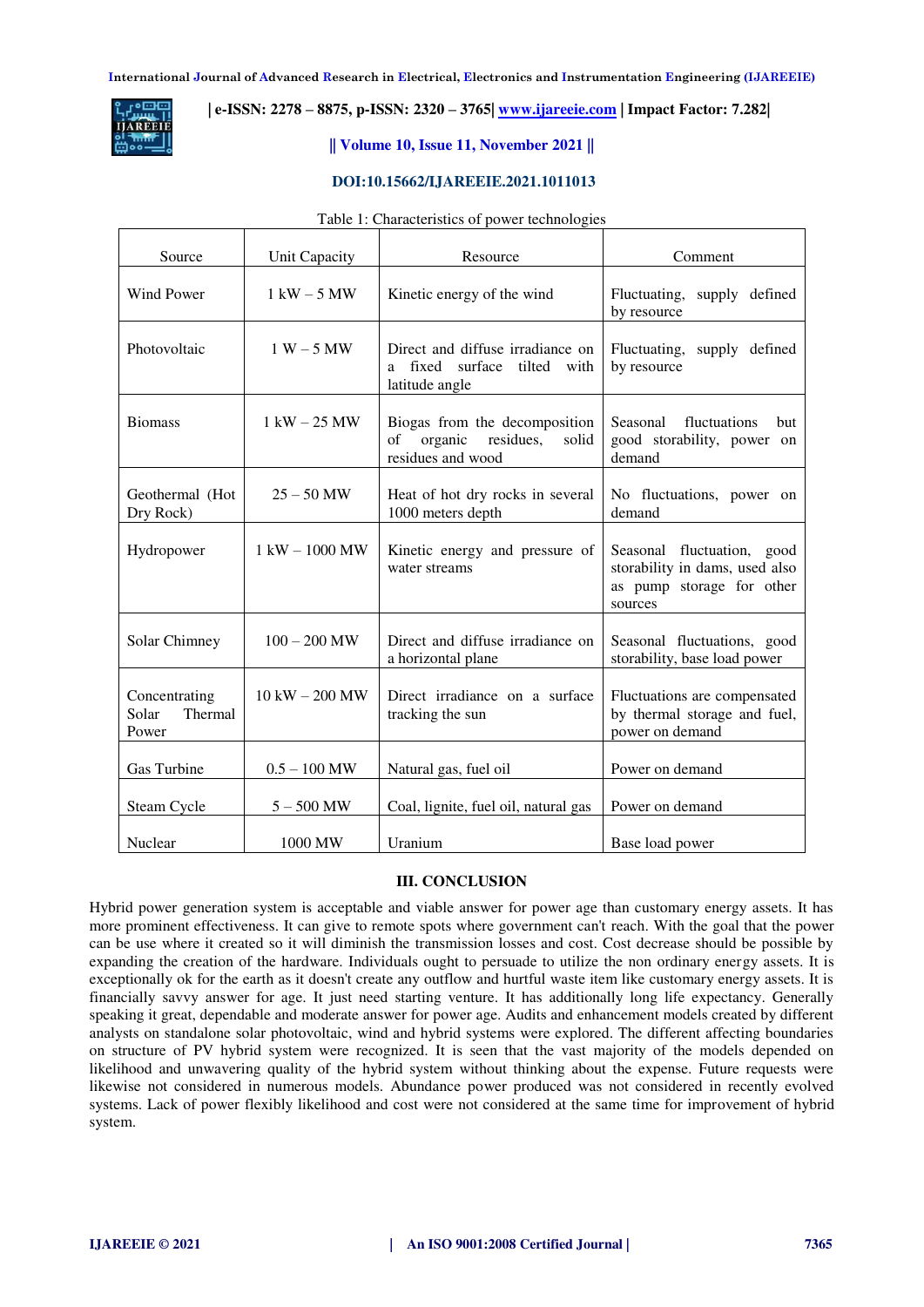**| e-ISSN: 2278 – 8875, p-ISSN: 2320 – 3765| [www.ijareeie.com](http://www.ijareeie.com/) | Impact Factor: 7.282|** 



#### **|| Volume 10, Issue 11, November 2021 ||**

#### **DOI:10.15662/IJAREEIE.2021.1011013**

#### **REFERENCES**

- 1. D. M. R. Korada, M. K. Mishra and R. S. Yallamilli, "Dynamic Energy Management in DC Microgrid using Composite Energy Storage System," 2020 IEEE International Conference on Power Electronics, Smart Grid and Renewable Energy (PESGRE2020), 2020, pp. 1-6, doi: 10.1109/PESGRE45664.2020.9070693.
- 2. I. Ameur and A. Benalia, "PMP Based Optimal Power Management of a PV-Fuel-Cell-Battery Hybrid Power Source," 2019 International Conference on Advanced Electrical Engineering (ICAEE), Algiers, Algeria, 2019, pp. 1-6, doi: 10.1109/ICAEE47123.2019.9015184.
- 3. L. Liu, H. Feng, J. Zhang, Q. Zeng, Q. Hu and J. Wu, "Design and Operation Control of "Photovoltaic-Battery-SOFC" Hybrid Power Generation System," 2019 Chinese Automation Congress (CAC), Hangzhou, China, 2019, pp. 4968-4975, doi: 10.1109/CAC48633.2019.8997361.
- 4. K. Longo and S. Vergura, "Model and control of a combined PV-storage system into a microgrid," 2019 IEEE International Conference on Environment and Electrical Engineering and 2019 IEEE Industrial and Commercial Power Systems Europe (EEEIC / I&CPS Europe), Genova, Italy, 2019, pp. 1-6, doi: 10.1109/EEEIC.2019.8783347.
- 5. J. Kang, H. Fang and L. Yun, "A Control and Power Management Scheme for Photovoltaic/Fuel Cell/Hybrid Energy Storage DC Microgrid," 2019 14th IEEE Conference on Industrial Electronics and Applications (ICIEA), Xi'an, China, 2019, pp. 1937-1941, doi: 10.1109/ICIEA.2019.8833994.
- 6. Y. Singh, B. Singh and S. Mishra, "Multi-Objective Control Algorithm for Solar PV-Battery based Microgrid," 2018 2nd IEEE International Conference on Power Electronics, Intelligent Control and Energy Systems (ICPEICES), Delhi, India, 2018, pp. 611-616, doi: 10.1109/ICPEICES.2018.8897322.
- 7. H. Mahmood and J. Jiang, "Autonomous Coordination of Multiple PV/Battery Hybrid Units in Islanded Microgrids," in IEEE Transactions on Smart Grid, vol. 9, no. 6, pp. 6359-6368, Nov. 2018, doi: 10.1109/TSG.2017.2709550.
- 8. A. Shukla and D. A. Khare, "Review on Power Electronics Circuits in Renewable Energy Systems", SMART MOVES JOURNAL IJOSCIENCE, vol. 3, no. 7, Jul. 2017. https://doi.org/10.24113/ijoscience.v3i7.26.
- 9. S. Umashankar, A. Mathur and M. Kolhe, "Control and power management of Photovoltaic-battery based micro grid," 2016 3rd International Conference on Electrical Energy Systems (ICEES), Chennai, 2016, pp. 128-132, doi: 10.1109/ICEES.2016.7510629.
- 10. Dongxu Wang and Hongbin Wu, "Application of virtual synchronous generator technology in microgrid," 2016 IEEE 8th International Power Electronics and Motion Control Conference (IPEMC-ECCE Asia), Hefei, 2016, pp. 3142-3148, doi: 10.1109/IPEMC.2016.7512798.
- 11. Yanping Zhu, Bingjie Liu and Xiaofeng Sun, "Frequency-based power management for PV/battery/ fuel cell stand-alone microgrid," 2015 IEEE 2nd International Future Energy Electronics Conference (IFEEC), Taipei, 2015, pp. 1-6, doi: 10.1109/IFEEC.2015.7361445.
- 12. Y. Guan, J. C. Vasquez, J. M. Guerrero, Y. Wang and W. Feng, "Frequency Stability of Hierarchically Controlled Hybrid Photovoltaic-Battery-Hydropower Microgrids," in IEEE Transactions on Industry Applications, vol. 51, no. 6, pp. 4729-4742, Nov.-Dec. 2015, doi: 10.1109/TIA.2015.2458954.